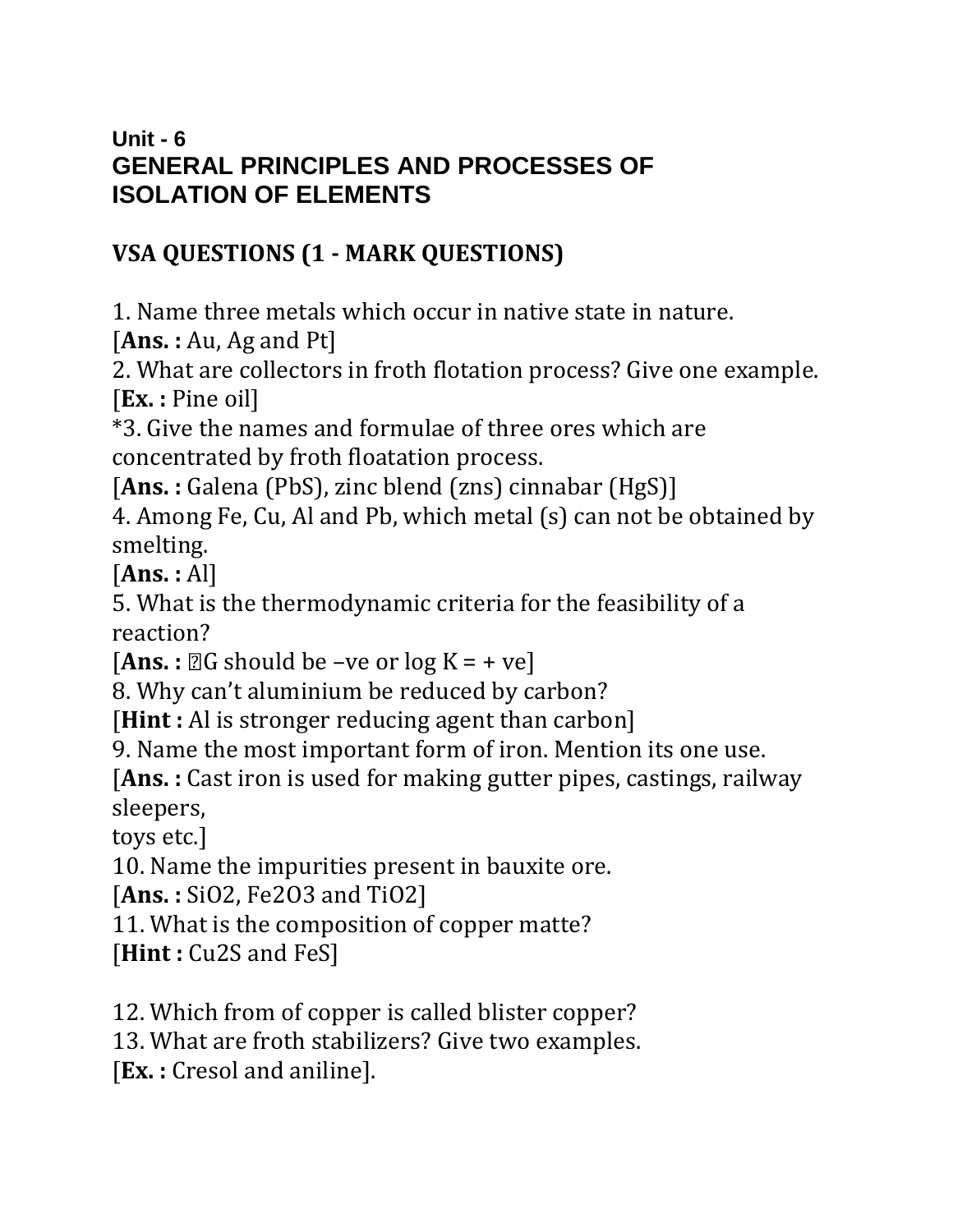14. A sample of galena is contaminated with zinc blend. Name one chemical

which can be used to concentrate galena selectively by froth floatation

method. [**Ans. :** NaCN]

15. What are the constituents of German silver?

[**Ans. :** Cu = 25-30%, Zn = 25-30%, Ni = 40-50%]

16. Why is froth floatation process selected for concentration of the sulphide

ore?

[**Ans. :** Sulphide ore particles are wetted by oil (Pine oil) and gangue particles by water]

17. Write the reaction involved in the extraction of copper from low grade

ores.

[**Ans. :** First step is leaching of ore with acid or bacteria then  $Cu2 + (aq) + H2 (g) \nD$   $Cu(s) + 2H + (g)$ 

18. Although aluminium is above hydrogen in the electrochemical series, it is

stable in air and water. Why?

19. Which method of purification is represented by the following reaction

 $Ti(s) + 2I2$ , (g)  $\frac{3}{4}$  $\frac{3}{4}$ 523 $\frac{3}{4}$ K® Ti I4(g)  $\frac{3}{4}$ 1 $\frac{3}{4}$ 70 $\frac{3}{4}$ OK $\frac{3}{4}$ ® Ti(s) + 2I2(g) 20. Zinc is used but not copper for the recovery of metallic silver from the

complex [Ag(CN)2]–, although electrode potentials of both zinc and copper

are less than that of Ag. Explain why?

[**Hint :** Zinc reacts at faster rate as compared with copper, further zinc is

cheaper than copper].

21. Write the composition of motlen mixture which is electrolysed to extract

aluminium.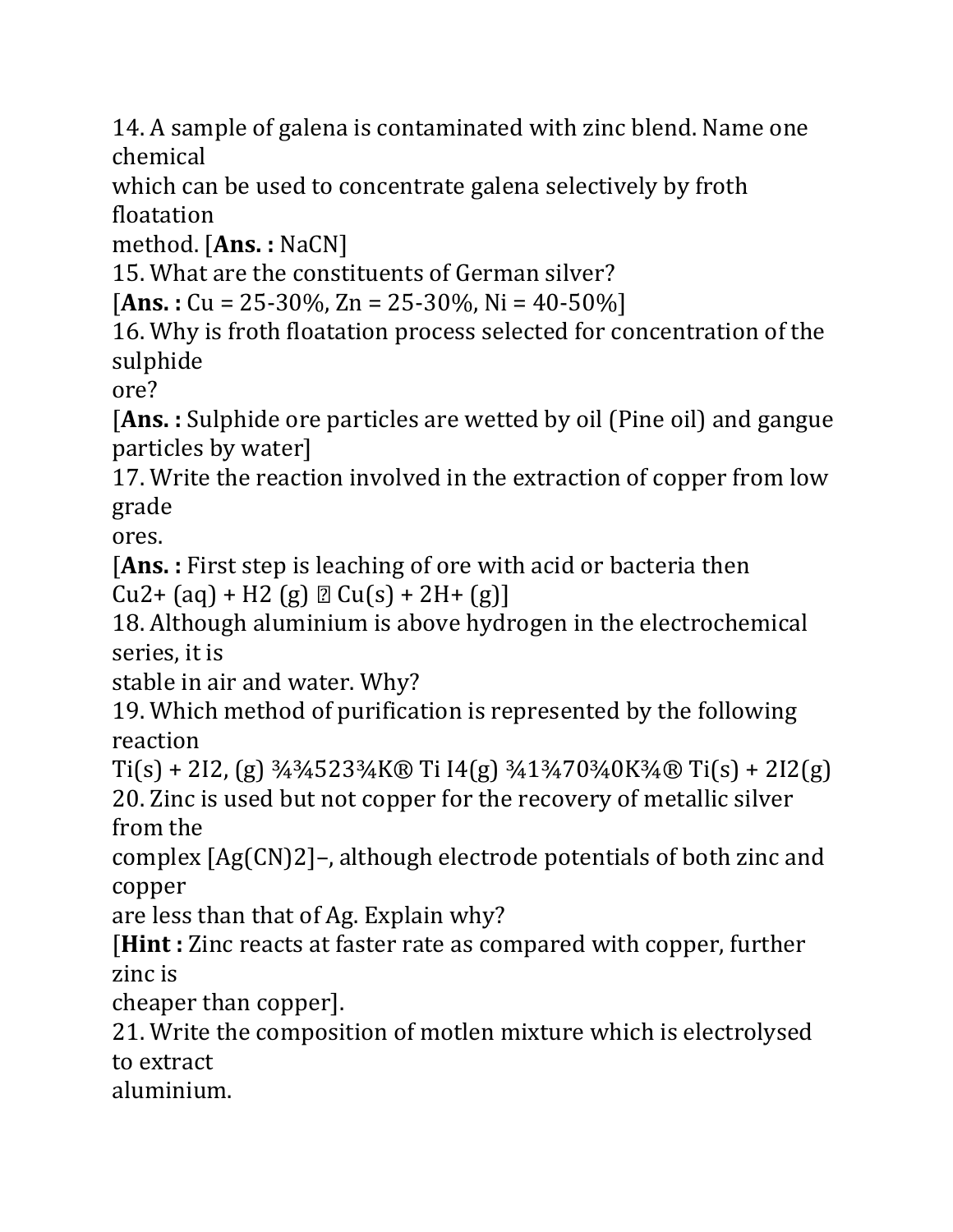# **SA (I) QUESTIONS (2 - MARK QUESTIONS)**

\*22. What is hydrometallurgy? Give one example where it is used for metal

extraction.

[**Ans. :** Leaching followed by reduction is called hydrometallurgy. It is used

in extraction and copper

\*23. Name the process for the benefaction/concentration of (i) an ore having

lighter impurities (ii) sulphide ore.

24. Mention the role of cryolite in the extraction of aluminium.

25. Mention the role of following :

(a) SiO2 in the metallurgy of Cu.

(b) CaCO3 in the metallurgy of Fe.

(c) CO in the metallergy of iron

(d) I2 in the purification of zirconium.

26. Extraction of copper directly from sulphide ore is less favourable than from

its oxide through reduction. Explain.

[**Ans. :** 2Cu S(s) + C(s) CS2 (l) + 2Cu(s)

 $CuO(s) + C(s) \n\t\mathbb{Z} CO(g) + Cu(s)$ 

G value is more –ve in second case as compared with first case]

27. The graphite electrodes in the extraction of 'alluminium' by Hall-Heroult

process need to be changed frequently. Why?

28. Write the chemical formulae of the following ores (a) Haematite

(b) Magnetite

(c) Limonite (d) Siderite.

[**Ans. :** (a) Fe2O3 (b) Fe3O4 (c) Fe2O3.2H2O (d) FeCO3]

29. Give equations for the industrial extraction of zinc from calamine.

[**Ans. :** ZnCO3 ZnO + CO2 (Calcination) ZnO + C Zn + CO (Reduction)]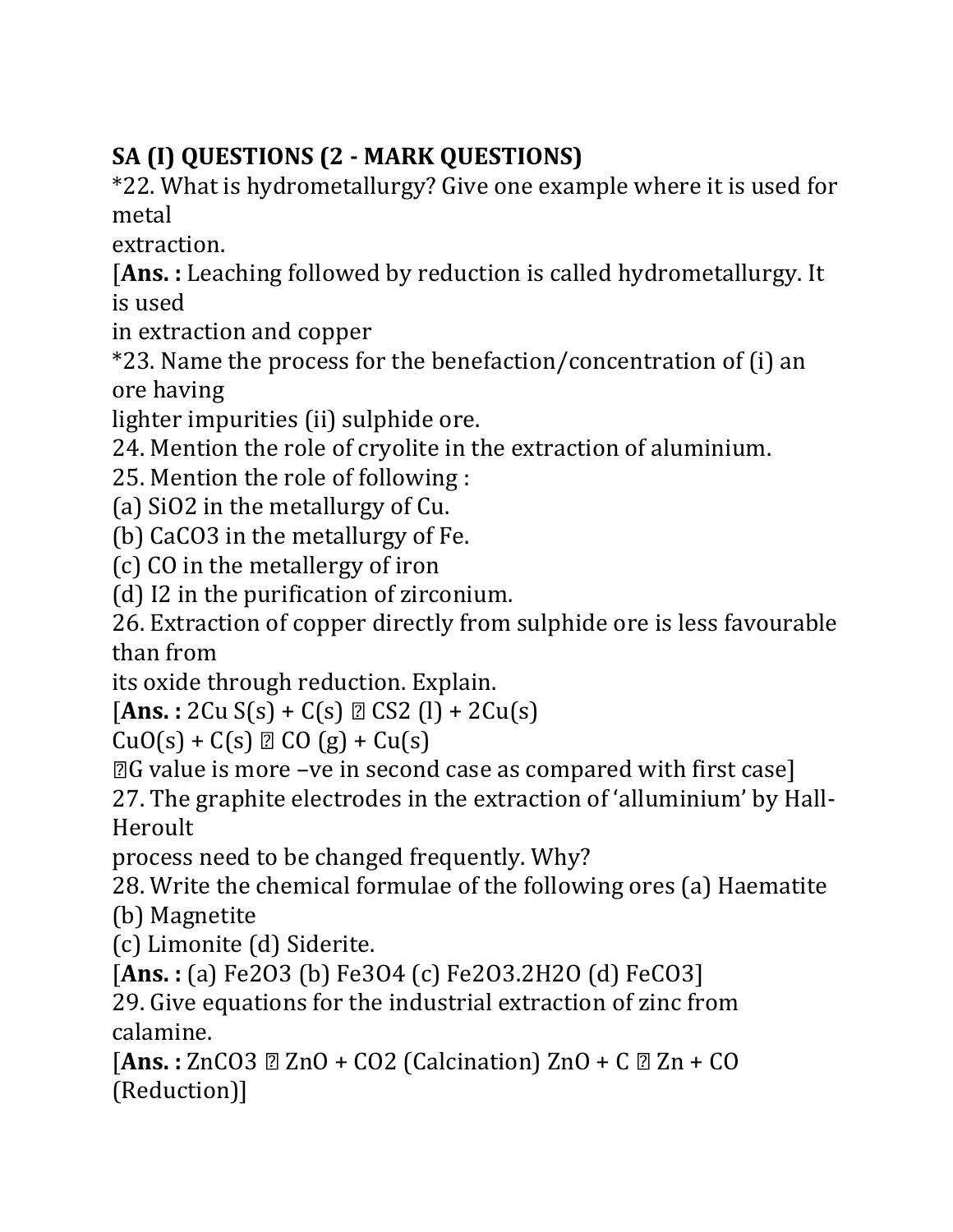30. Name the elements present in anode mud during refining of copper. Why

does it contain such elements?

[**Ans. :** Au and Ag. They are not oxidised at anode. They are less electropositive than copper.]

31. Write the Chemical reactions taking place in different zones in the blast

furnace for the extraction of iron from its ore.

32. How are impurities separated from bauxite ore to get pure alumina?

33. Why is the reduction of a metal oxide easier if metal formed is in liquid

state at the temperature of reduction?

[**Hint :** Entropy is more positive when the metal is in liquid state as compared

with solid state, so  $\mathbb{Z}G$  becomes more -vel

34. What is pyrometallurgy? Explain with one example.

[**Ans. :** A process of reducing a metal oxide by heating with either coke or

some other reducing agent *e.g.*, Al, Mg etc.

ZnO + C ¾¾975¾k® Zn + CO]

35. Write the method to produce Copper matte from copper pyrites. \*38. Copper can be extracted by hydrometallurgy but not zinc.

Explain why? 2+ 2

Zn

```
[ E is – ve, E is +ve] Zn Cu
```
*Cu*

 $+$ 

 $Hint: \mathbb{A} \mathbb{A}$ 

\*39. Gibbs energies of formation  $\mathbb{Z}$ fG of MgO(s) and CO(g) at 1273K and 2273

K are given below:

fG  $[MgO(s)] = -941$  kJ mol-1 at 1273 K.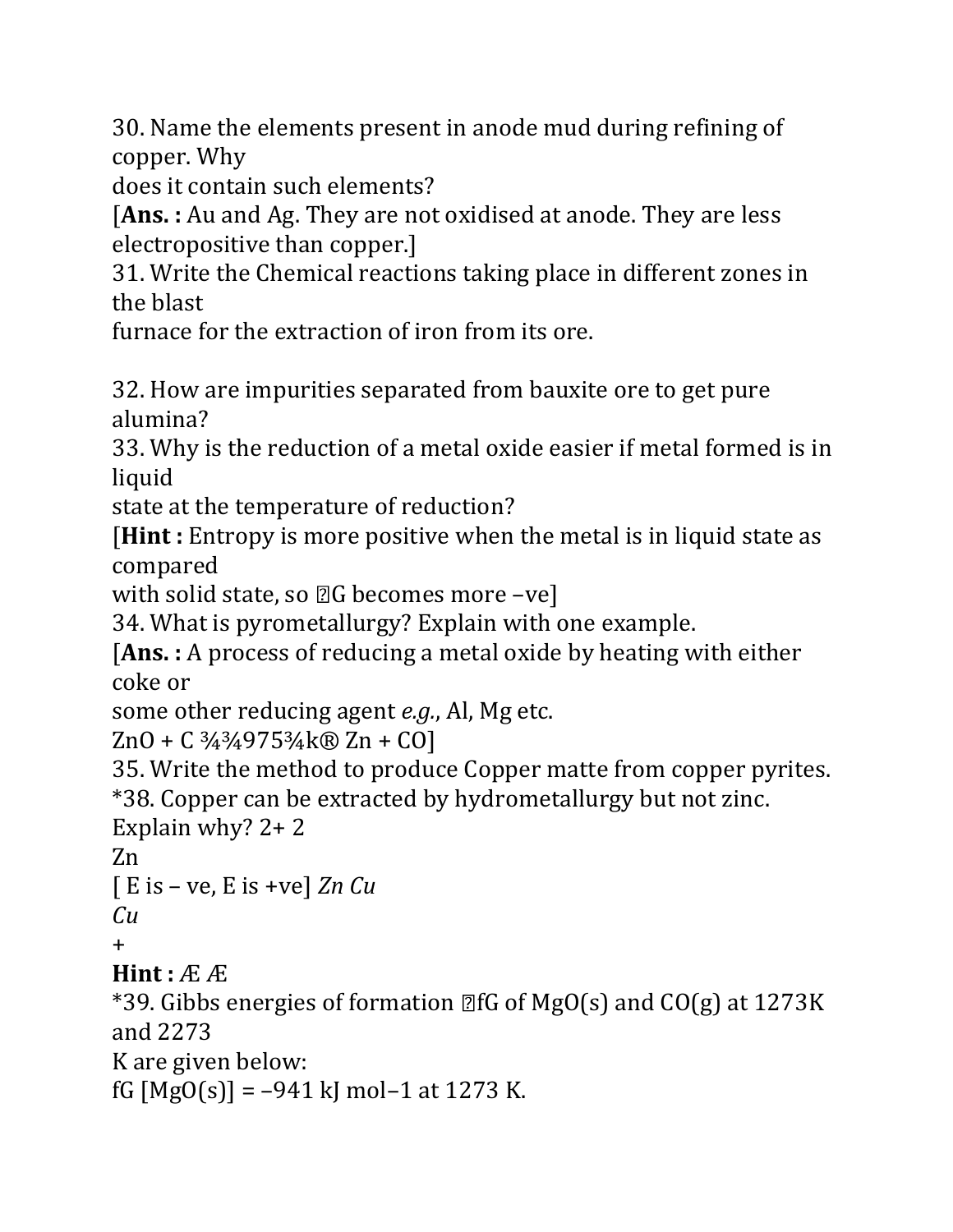```
\mathbb{E}[G(G(g)] = -439 \text{ kJ} \text{ mol} - 1 \text{ at } 1273 \text{ K}.
```
 $[**B**fG [MgO(s)] = -314$  kJ mol-1 at 2273 K.

 $[**CG**  $[**CO**(**g**)] = -628 \text{ k} \text{ mol} - 1 \text{ at } 2273 \text{ K}.$$ 

On the basis of above data, predict the temperature at which carbon can

be used as a reducing agent for MgO(s).

[Ans. : For the reaction,  $MgO(s) + C(s) \Box Mg(s) + CO(g)$ ] At  $1273K$ ,  $\mathbb{Z}$ rG =  $\mathbb{Z}$ fG[CO(g)] –  $\mathbb{Z}$ fG[MgO(s)] = –439 – (–941) KJ mol–  $1 =$ 502 kJ mol–1 At 2273 K,  $\mathbb{Z}$ rG = –628 – (–314) kJ mol–1 = –314 kJ mol–1 The temperature is 2273 K]

## **SA (II) TYPE QUESTIONS (3 - MARK QUESTIONS)**

\*40. State the principles of refining of metal by the following methods.

(a) Zone refining (b) Electrolytic refining (c) Vapour phase refining.

41. How is pure copper obtained from its principle ore? Write the chemical

reactions occurring during the extraction.

42. Name the method of refining of the following metals –

(a) Hg (b) Sn (c) Cu (d) Ge (e) Ni (f) Zr

```
[Ans. : (a) Distillation, (b) Liquation; (c) Electrolytic refining
```
(d) Zone refining; (e) Mond Process (f) Van Arkel Processl]

\*44. The native silver forms a water soluble compound (B) with dilute aqueous

solution of NaCN in the presence of a gas (A). The silver metal is obtained

by the addition of a metal (C) to (B) and complex (D) is formed as a byproduct. Write the structures of (C) and (D) and identify (A) and (B) in

the following sequence –

 $Ag + NaCN + [A] + H2O \ 22 [B] + OH - H Na +$ .

 $[C] + [B] \ 22 [D] + Ag.$